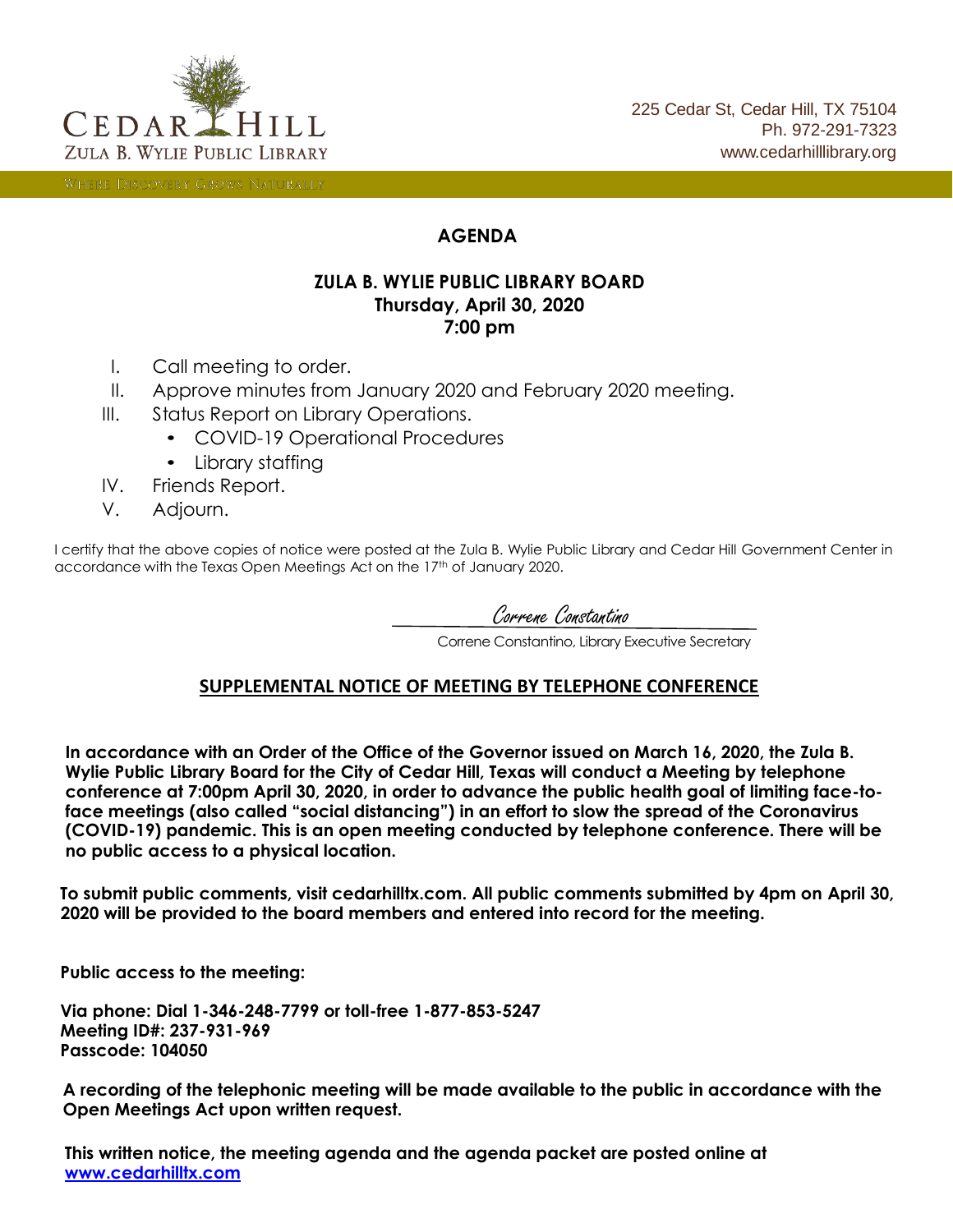## **MEETING OF THE ZULA B. WYLIE PUBLIC LIBRARY BOARD MINUTES Thursday, January 23, 2020 7:00pm**

The Zula B. Wylie Public Library Board met Thursday, January 23, 2020, at 7:00 p.m. in the meeting room at the Zula B. Wylie Public Library.

**Library Board Members Present:** Vice-President Mary Sadousky, Dennis Brock, Lee Ruth Bryant, Jackie Moore, Mary White and ex-officio members Lisa Cerovsky, Jazmine James, and Kenneth Prettol.

**Library Board Members Absent:** President Christine Benson, Elaine Cook, Traphene Hickman, and ex-officio Janette Mehl

**Library Staff Present**: Manager of Library Services Aranda Bell, Executive Administrative Assistant Correne Constantino

### **I. Call the meeting to order.**

The meeting was called to order by Vice-President Mary Sadousky at 7:01 p.m.

### **II. Approve minutes from November 21, 2019 meeting.**

Mary White moved to accept the minutes with a second by Lee Ruth Bryant. All approved the motion.

### **III. Citizens Forum.**

No citizens spoke at Citizens Forum.

## **IV. Status Report on Library Operations.**

## • **Review of Programs and Statistics for November and December**

Ms. Bell began by sharing her gratitude for everyone's participation and contribution toward the success of the library during the past year: 2019. Ms. Bell briefly reviewed the programs and events held in November & December. There was a brief discussion about the tremendous growth in popularity of many of our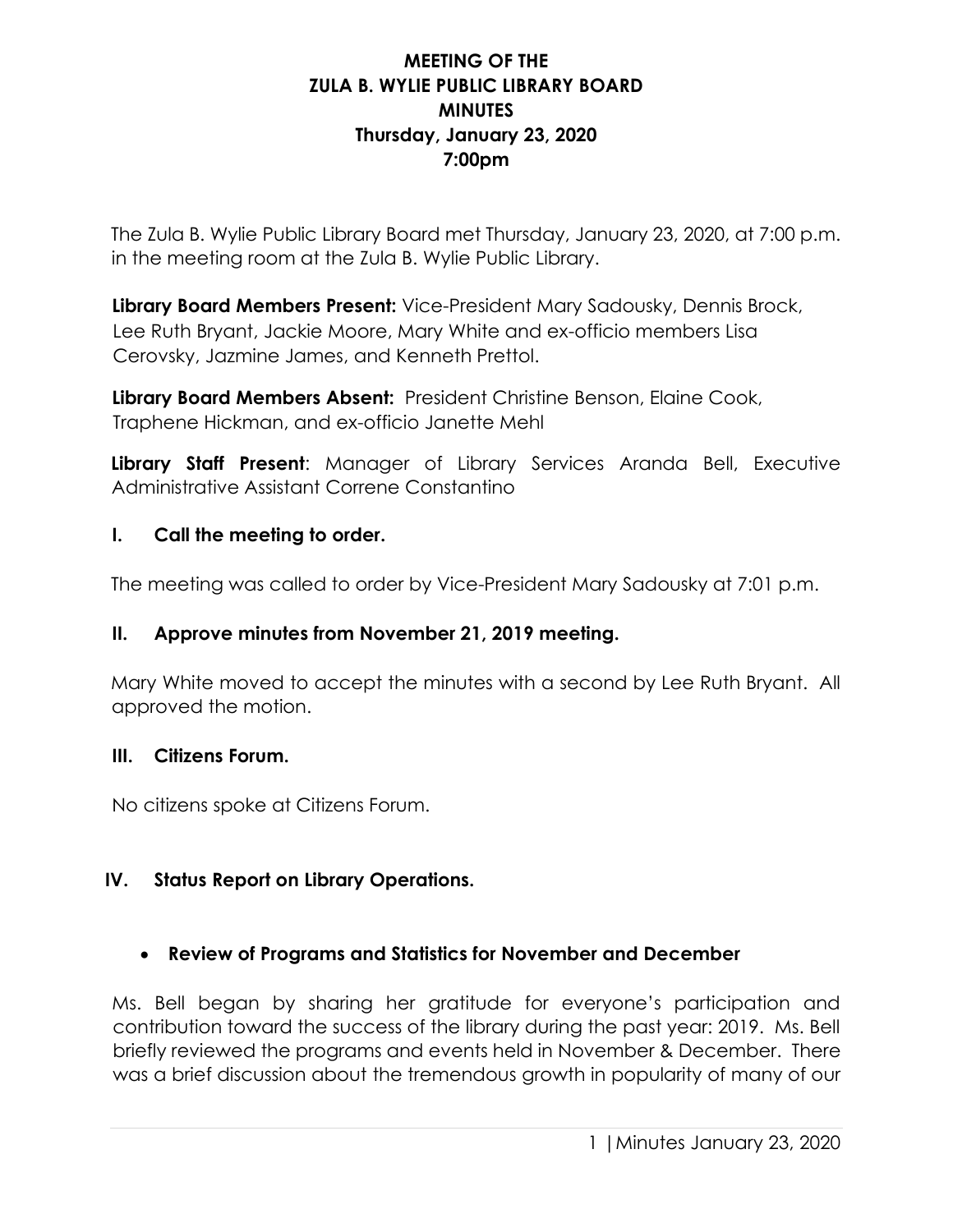programs and the options for the future when there are large numbers of participants.

# • **Upcoming Programs**

Ms. Bell reviewed the calendar of proposed events being planned for January and February. One of our largest events, the Martin Luther King Community Celebration and Peach March will be Sunday, January 26th at the Government Center. There are many events taking place in the next month including AARP Tax Prep services, Black History Night Celebration, City-wide Boards & Commission Appreciation dinner.

# • **Building Issues**

Ms. Bell shared with the Board that reorganization of space within the staff-area will be taking place within the next few months. New workspace will be created and will lend itself to better efficiency, productivity, and premier customer service.

## • **Report of Memorandum of Understanding between the City of Cedar Hill and the Cedar Hill Museum of History**

Ms. Bell reviewed Memorandum of Understanding with Board. There was discussion about size and storage needs of the museum as well as details on the terms (time and cost) of the agreement. Ms. Bell assured everyone that more info will be available as we move forward. Jackie Moore will be the liaison for the Cedar Hill Museum of History.

# • **Library Staff**

Ms. Bell informed the Board that the position of Executive Administrative Assistant has been filled by Correne Constantino (former LSR). The position of for a new LSR (Library Services Representative) will be posted. All welcomed Ms. Constantino into the position.

# **V. Library Friends Report**

Lee Ruth Bryant, gave a brief financial report. Ms. Bryant and the Board briefly discussed the plans for upcoming events, the desire to focus more on books and promoting learning. The Friends are also working to update their website.

# **VI. Adjourn.**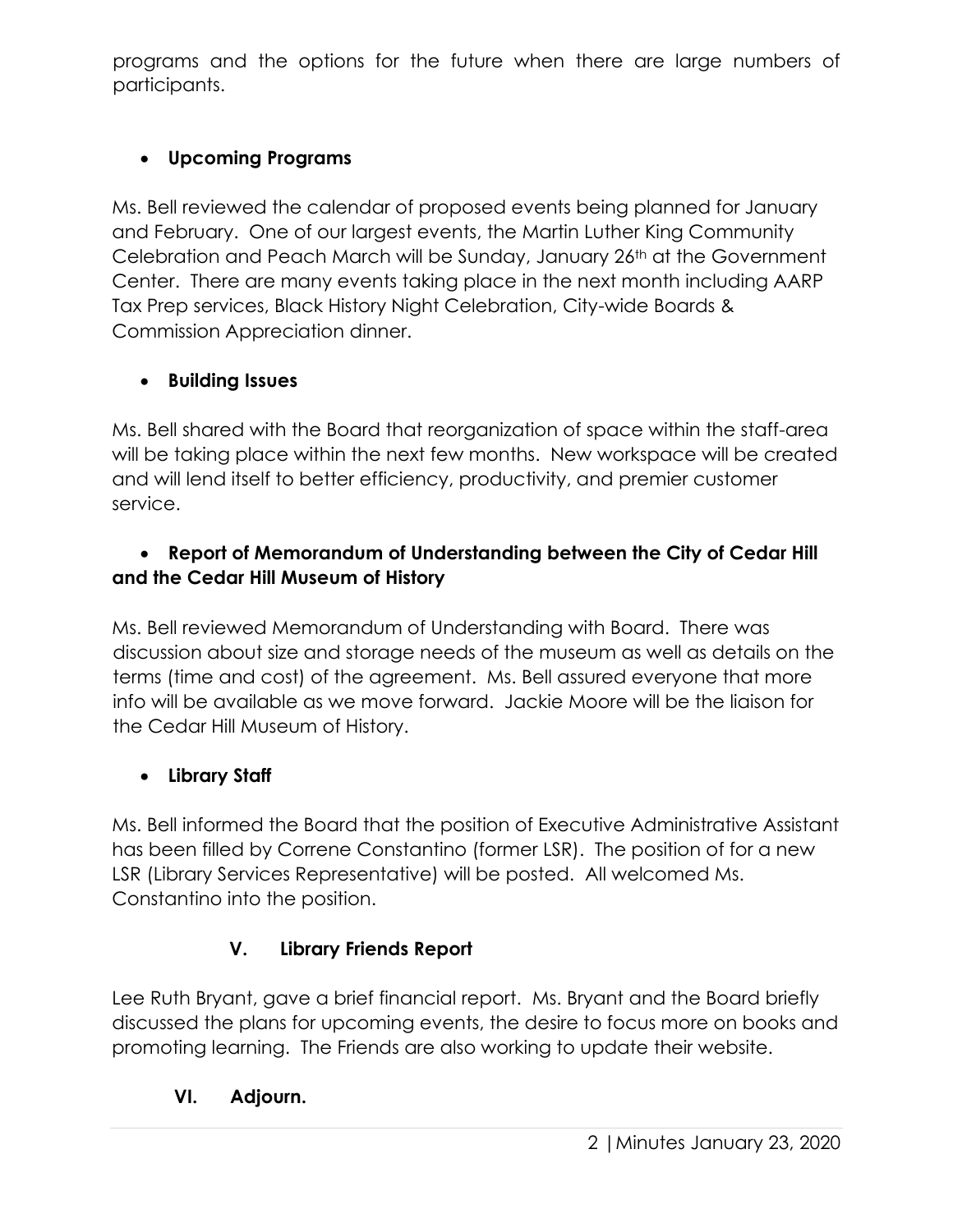Mary Sadousky moved to adjourn at 8:07 pm, second by Jackie Moore. Motion was approved by all.

Respectfully submitted,

Correne Constantino, Executive Administrative Assistant

Christine Benson, Library Board President